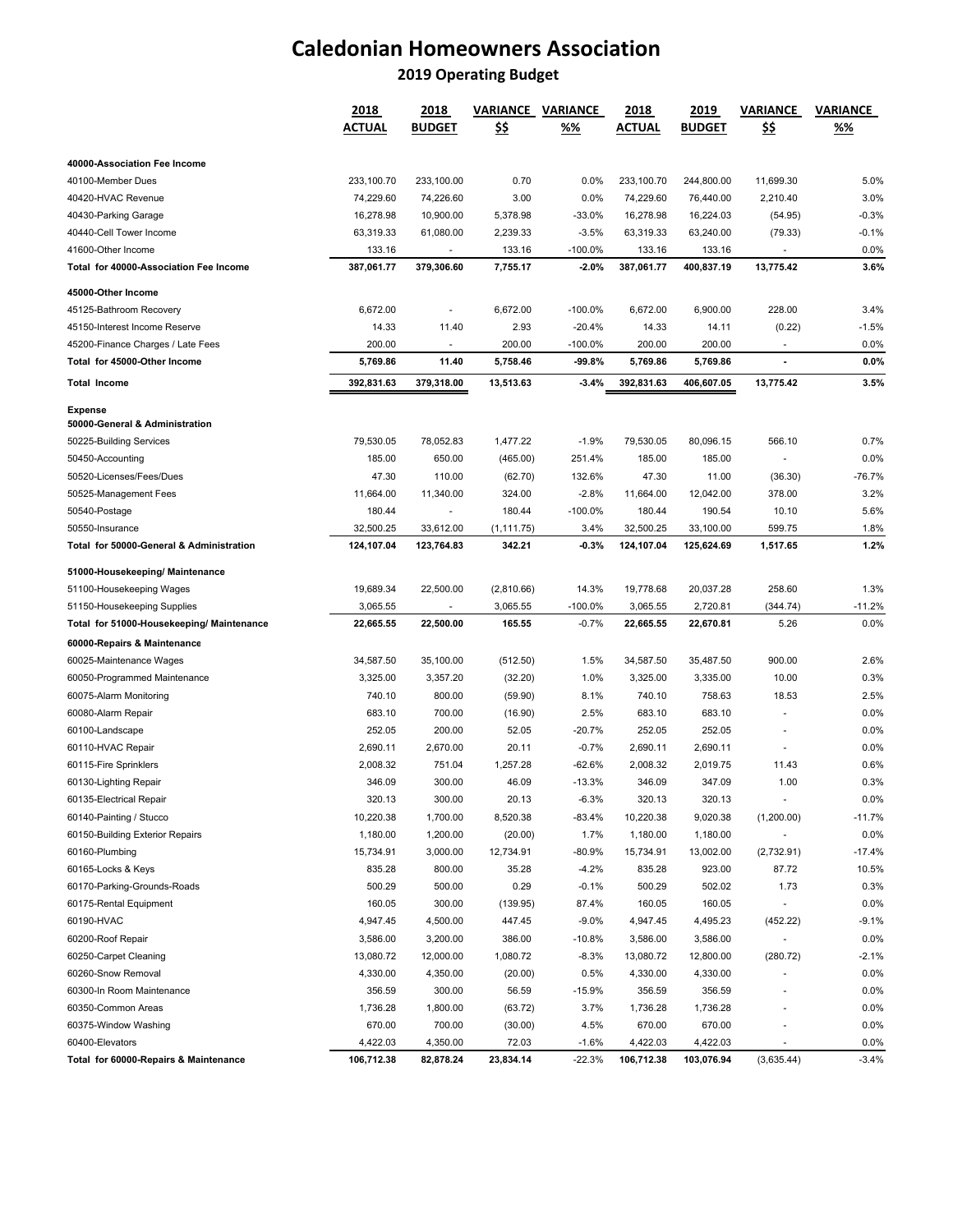## **Caledonian Homeowners Association**

## **2019 Operating Budget**

|                                               | 2018          | 2018          | <b>VARIANCE</b> | <b>VARIANCE</b> | 2018          | 2019          | <b>VARIANCE</b> | <b>VARIANCE</b> |  |
|-----------------------------------------------|---------------|---------------|-----------------|-----------------|---------------|---------------|-----------------|-----------------|--|
|                                               | <b>ACTUAL</b> | <b>BUDGET</b> | <u>\$\$</u>     | %%              | <b>ACTUAL</b> | <b>BUDGET</b> | <u>\$\$</u>     | %%              |  |
| 61000-Supplies                                |               |               |                 |                 |               |               |                 |                 |  |
| 61100-Supplies-Building                       | 632.73        | 450.00        | 182.73          | $-28.9%$        | 632.73        | 637.73        | 5.00            | 0.8%            |  |
| 61110-Supplies-Equipment                      | 323.08        | 300.00        | 23.08           | $-7.1%$         | 323.08        | 328.34        | 5.26            | 1.6%            |  |
| 61130-Supplies-Electrical                     | 611.06        | 300.00        | 311.06          | $-50.9%$        | 611.06        | 615.69        | 4.63            | 0.8%            |  |
| 61140-Supplies-Operating                      | 102.39        | 100.00        | 2.39            | $-2.3%$         | 102.39        | 105.17        | 2.78            | 2.7%            |  |
| 61150-Supplies-Pool                           | 77.40         | 50.00         | 27.40           | $-35.4%$        | 77.40         | 77.40         |                 | 0.0%            |  |
| 61160-Supplies-Paint                          | 111.58        | 100.00        | 11.58           | $-10.4%$        | 111.58        | 111.96        | 0.38            | 0.3%            |  |
| 61170-Supplies-Plumbing                       | 132.31        | 100.00        | 32.31           | $-24.4%$        | 132.31        | 132.31        |                 | 0.0%            |  |
| 61180-Tool Supplies                           | 212.24        | 200.00        | 12.24           | $-5.8%$         | 212.24        | 212.24        |                 | 0.0%            |  |
| 61190-Supplies - Water Softener               | 1,656.13      | 1,500.00      | 156.13          | $-9.4%$         | 1,656.13      | 1,696.13      | 40.00           | 2.4%            |  |
| Total for 61000-Supplies                      | 3,858.92      | 3,100.00      | 758.92          | $-19.7%$        | 3,858.92      | 3,916.97      | 58.05           | 1.5%            |  |
| 66000-Utilities                               |               |               |                 |                 |               |               |                 |                 |  |
| 66100-Cable TV                                | 5,416.46      | 5,325.07      | 91.39           | $-1.7%$         | 5,416.46      | 5,580.00      | 163.54          | 3.0%            |  |
| 66200-Electric                                | 37,104.86     | 45,050.00     | (7,945.14)      | 21.4%           | 37,104.86     | 37,180.48     | 75.62           | 0.2%            |  |
| 66300-Gas                                     | 16,858.45     | 23,100.00     | (6,241.55)      | 37.0%           | 16,858.45     | 16,248.09     | (610.36)        | $-3.6%$         |  |
| 66400-Internet                                | 16,370.81     | 16,500.00     | (129.19)        | 0.8%            | 16,370.81     | 16,800.00     | 429.19          | 2.6%            |  |
| 66500-Sewer                                   | 8,969.52      | 6,800.00      | 2,169.52        | $-24.2%$        | 8,969.52      | 8,880.00      | (89.52)         | $-1.0%$         |  |
| 66600-Telephone                               | 2,674.47      | 2,700.00      | (25.53)         | 1.0%            | 2,674.47      | 2,708.17      | 33.70           | 1.3%            |  |
| 66700-Trash Removal                           | 12,204.94     | 11,000.00     | 1,204.94        | $-9.9%$         | 12,204.94     | 12,230.76     | 25.82           | 0.2%            |  |
| 66800-Water                                   | 41,272.09     | 36,750.00     | 4,522.09        | $-11.0%$        | 41,272.09     | 41,990.45     | 718.36          | 1.7%            |  |
| Total for 66000-Utilities                     | 140,871.60    | 147,225.07    | (6,353.47)      | 4.5%            | 140,871.60    | 141,617.95    | 746.35          | 0.5%            |  |
| 89000- Income Taxes                           | 100.00        |               | 100.00          | $-100.0%$       | 100.00        | 100.00        |                 | 0.0%            |  |
| 89100-Property Taxes                          | (23,091.59)   | (23,700.00)   | 608.41          | 2.6%            | (23,091.59)   | (23,091.59)   |                 | 0.0%            |  |
| 90000-Future Reserve Accrual                  | 24,000.00     | 23,549.86     | 450.14          | $-1.9%$         | 24,000.00     | 32,604.00     | 8,604.00        | 35.9%           |  |
| <b>Total Expense</b>                          | 399,313.24    | 379,318.00    | 19,995.24       | $-5.0%$         | 399,313.24    | 406,607.05    | 7,293.81        | 1.8%            |  |
| Excess (Deficiency) of Revenues over Expenses | (6,481.61)    | 0.00          | (6,481.61)      | $-100.0%$       | (6,481.61)    | 0.00          | 6,481.61        | $-100.0%$       |  |